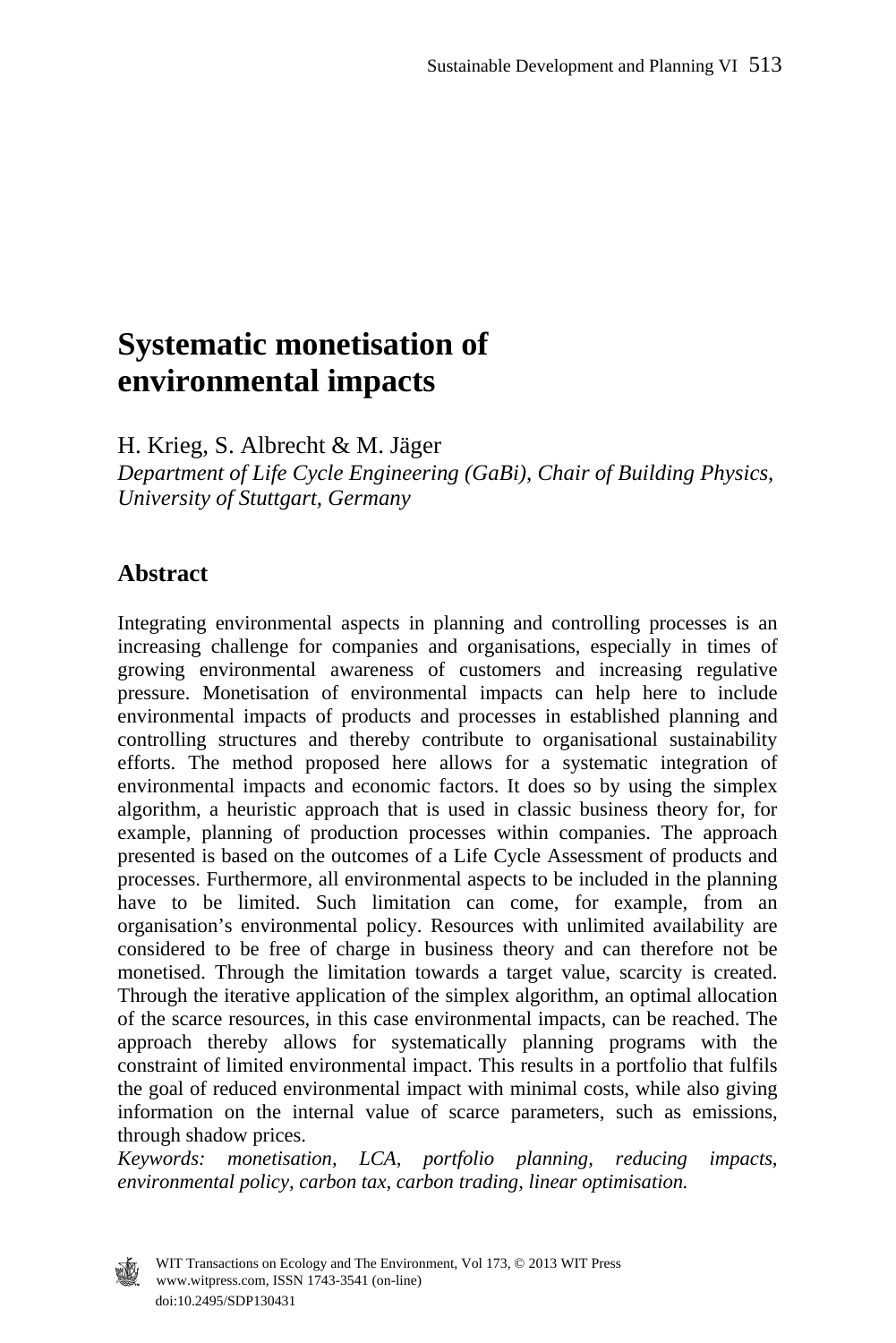# **1 Introduction**

Monetisation of environmental impacts describes the effort of expressing emissions into the environment in monetary values with the goal of an economic quantification of environmental damage caused through a product or process, which then can be the basis for a monetary incentive to avoid said impacts (Beckenbach *et al.* [1]). Current approaches for the monetisation of environmental impacts are mostly based on a separate assessment of both economic and environmental factors that are then combined retrospectively. Due to the retrospective approach, it is hard to use monetisation for planning processes, as it is always delayed to actual organisational actions (Schultz [2]). Most approaches for the monetisation of environmental impacts are based on the willingness to pay, which again is a quite subjective measure as for each region, individual or organisation and situation this willingness can vary (Reap *et al.* [3]).

Other approaches focus on determining the actual environmental damage costs caused through environmental impacts. This again is based on soft criteria. An analysis found that the environmental damage costs for the same system can differ by a factor of 40,000 (German Federal Environment Agency UBA [4]). Due to those problems, monetisation of environmental impacts is still an unresolved issue for Life Cycle Assessment (LCA) practitioners.

 The approach presented within this paper picks up at this point. It offers an integrated approach that allows combining environmental aspects with economic factors in an objective way and avoids using subjective or soft criteria to determine a monetary value for environmental impacts. The determination of monetary value is hereby calculated organisation specific. That means that the outcomes of the assessment are only valid for the given situation and is not generally valid for other organisations or situations. Still, it offers a method of objectively determining the internal value of environmental impacts of an organisation. It does so by using the simplex algorithm in order to optimise a company's portfolio while establishing a price for environmental impacts. In a first step, the underlying methodologies used within the presented approach are explained, followed by a description of the integrated approach for monetisation as well as a case study that shows the application of this method. Results of the assessment are then discussed and interpreted. The article ends with a conclusion on the potential of the method and an outlook.

# **2 Methodological approach**

#### **2.1 Life cycle assessment**

Life Cycle Assessment (LCA) is a method widely accepted and applied in industry and science. It allows quantifying the environmental impacts of products, processes and services and is standardised in ISO 14040 [5] and 14044 [6]. Within those standards, requirements for the method to ensure transparency and reproducibility of are defined. Through the quantification of

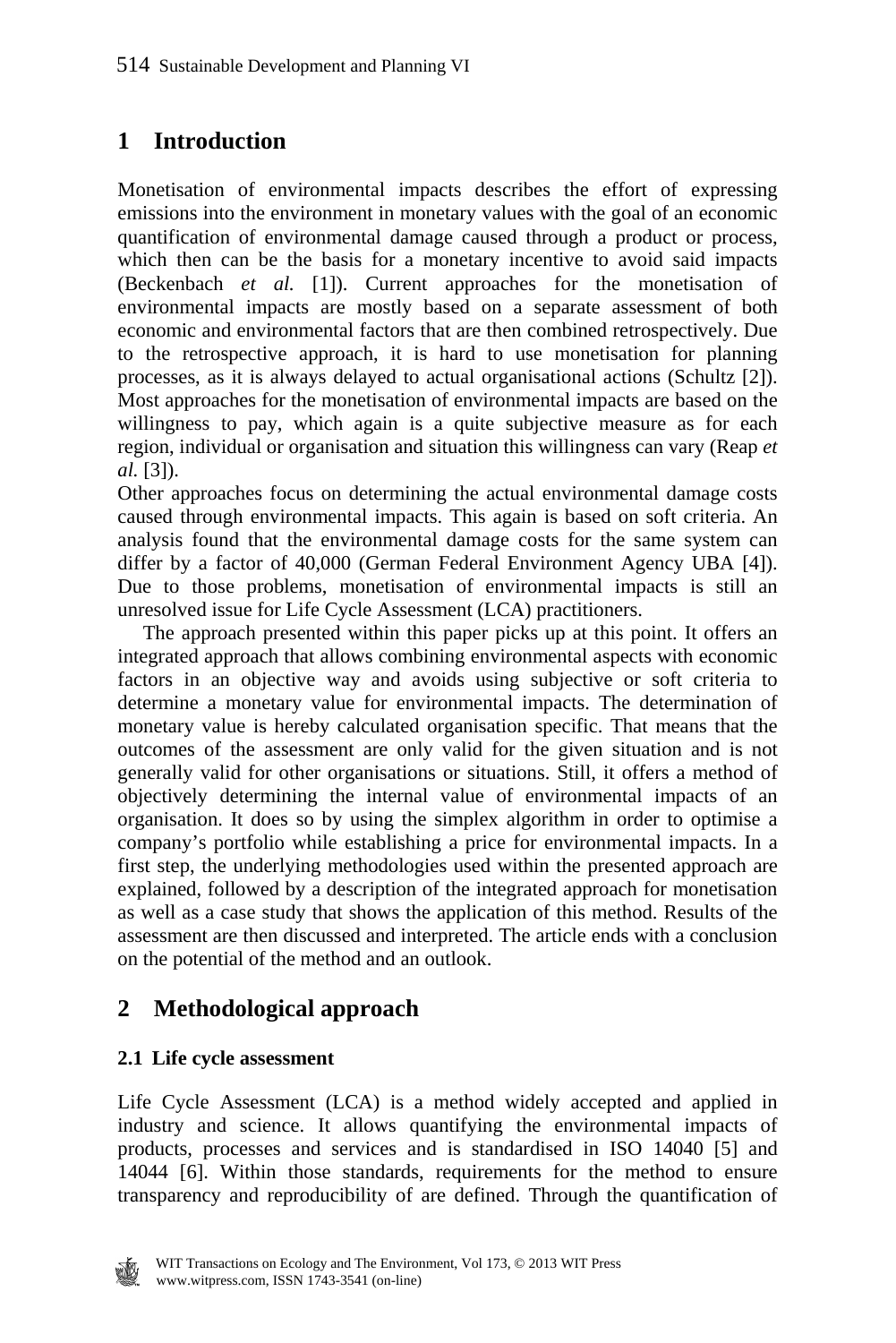environmental impacts, LCA supports environmental product improvement, strategic planning, benchmarking with other technologies or products as well as decision making. LCA is based on life cycle thinking; therefore all life cycle stages during a products life are assessed, from raw material extraction, material production, manufacturing over utilisation to end of life. For those life cycle stages, all energy carriers, materials and auxiliaries as well as waste and emissions are taken into account and summed up.

 This life cycle approach avoids shifting environmental impacts from one life cycle stage to another. Through the consideration of the entire life cycle, total environmental impacts are taken into account, allowing for a systematic analysis and reduction of environmental impacts using a well-established method.

 As LCA requires a lot of data on inputs, outputs and their respective impact on the environment, software tools such as the GaBi LCA [7] software are used. This allows creating environmental models of products and processes, using extensive background databases with information on environmental impacts of different materials, processes or products. The results of an LCA are expressed in impact categories such as Global Warming Potential (GWP) and characterised by their significance in relation to a reference unit, e.g. kg  $CO<sub>2</sub>$ -equivalent for GWP. This allows taking systematic steps for product improvements, benchmarking or strategic decision making.

#### **2.2 Environmental aspects in business theory**

Goods can be classified according to several criteria. An example of this is the classification based on excludability and rivalry in consumption. Excludability is based on whether it is possible to exclude individuals from the consumption of such goods. An example can be a levee and pay-tv. No one can be excluded from the benefits of a levee, as it protects everybody behind it. On the other hand, individuals can be excluded from the consumption of pay-tv, simply not by activating the channels. Rivalry in consumption describes an interference of the usability of a good that is being used by another individual. An example can be breathing and bread. Under normal conditions, no one's potential to breath is influenced by other breathing organisms around. On the other hand, an individual's potential to consume bread is strongly impacted by the consumption of said bread through another individual. Based on those criteria, four categories of goods exist, as shown in Figure 1 (Endres and Martiensen [8]).

|                | No rivalry of<br>consumption | Rivalry of<br>consumption        |  |  |
|----------------|------------------------------|----------------------------------|--|--|
| Non-excludable | Public goods<br>e.g. levee   | Common goods<br>e.g. environment |  |  |
| Excludable     | Club goods<br>e.g. pay-tv    | Private goods<br>e.g. food       |  |  |



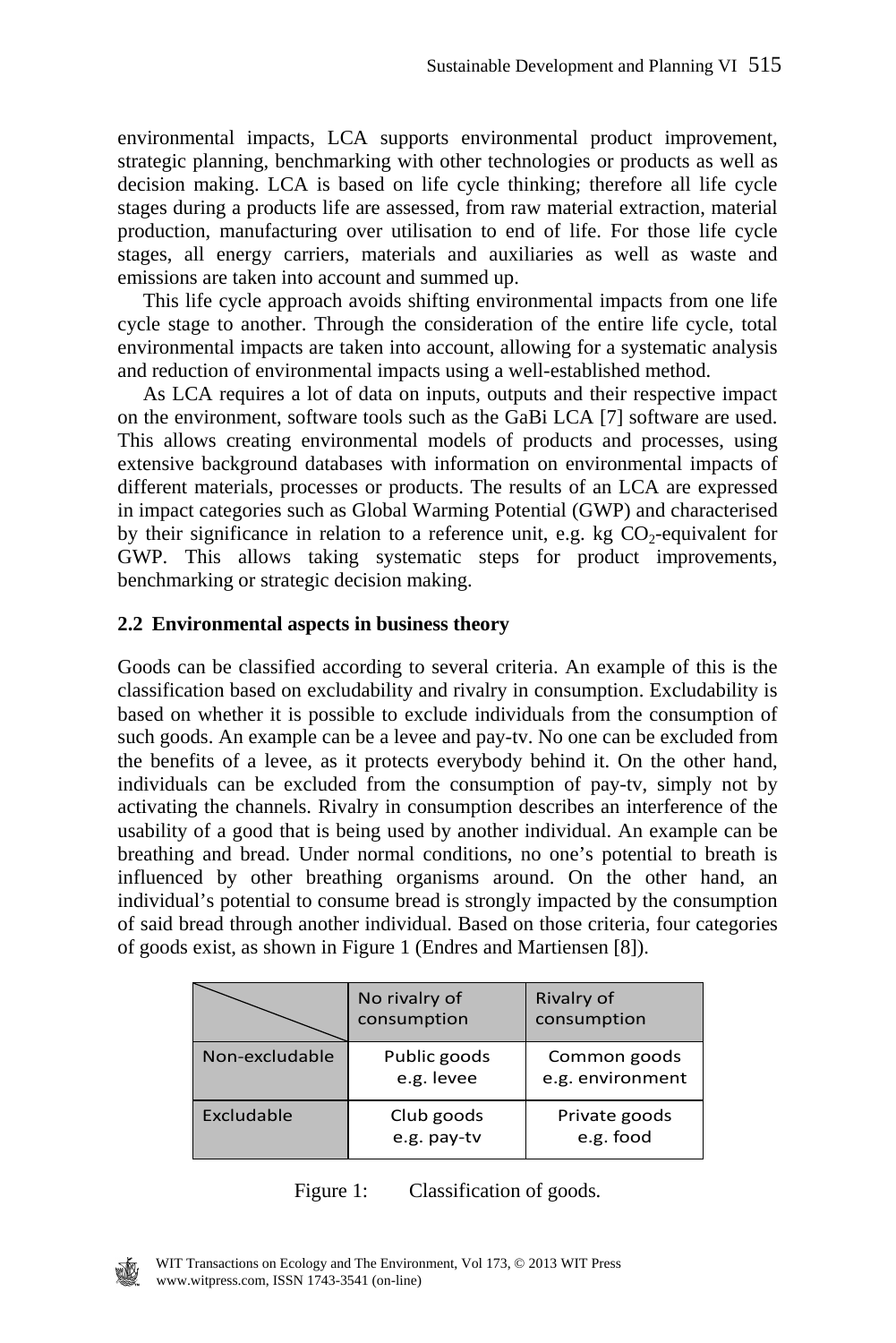The environment is here categorised as a common good. Individuals can't be excluded from using it, while there is a rivalry of consumption. This is described as the so-called *Tragedy of the Commons*, postulated by Hardin [9]. As an example, he uses grazing land open to all. Several shepherds use it to feed their cattle. Each shepherd, being a rational actor, tries to maximise his earning, which can be achieved by increasing the size of his herd. This has two opposing effects. For the shepherd, the earning is increased by the benefit he has from having more cattle. On the other side, the same grazing land has now to accommodate one additional cattle to feed. However, this effect is smaller for a single shepherd, as it is shared by all shepherds. Therefore the rational decision for each shepherd in this example is to add more cattle to his herd. This is the tragedy of the commons: while each individual follows his own rational agenda to maximize his earning; the total availability of grazing land is limited. So while pursuing their own best interest, the group of shepherds is driving themselves to ruin. The same is the case for pollution and emissions, only in a reverse way. Instead of consuming too much of a limited resource, something is emitted in a system that has only a limited capacity to hold those emissions. Again, each actor will find that it is cheaper for him to emit into the common good environment and pay his share of the costs to compensate the impact, than to pay for the actual costs of avoiding or purifying his waste and emissions (Hardin [9]). From an economic point of view, the rational thing is therefore to rather participate in social repair costs, e.g. in form of tax than to take more expensive individual measures to reduce an organisations environmental impact.

 On the other hand, environmental awareness in society, industry and politics has grown over the last years. Politics impose laws that aim at preserving the environment (European Commission [10]) while customers awareness for the environmental impacts of products and services increased. Industry answered to these new challenges through organisational environmental policy, sustainable product design or systematic improvement of products and processes, e.g. based on LCA studies. As a result, sustainability efforts of companies become a competitive factor, as it can be used to diversify own products and services from those of competing organisations (Meffert and Kirchgeorg [11]). Especially in saturated markets, diversification can be an important step to get a competitive edge over other organisations. This rising awareness and measures taken due to it can help to solve the tragedy of the commons.

#### **2.3 The simplex algorithm for portfolio planning**

The simplex algorithm is a method presented by George Dantzig that allows solving linear optimisation problems (Dantzig [12]). In classical business theory, it is e.g. used to identify optimal production programs with the constraint of limited availability of machining time and/or materials. In a first step the target value to be optimised has to be selected. The Contribution to Margin (CtM) is here often selected; as it takes into account both costs and revenues related to a product. The Contribution to Margin (CtM) is the key parameter for short-term production planning. The CtM is generally the difference between the selling price and the variable costs of a product (Wöhe and Döring [13]). Both target

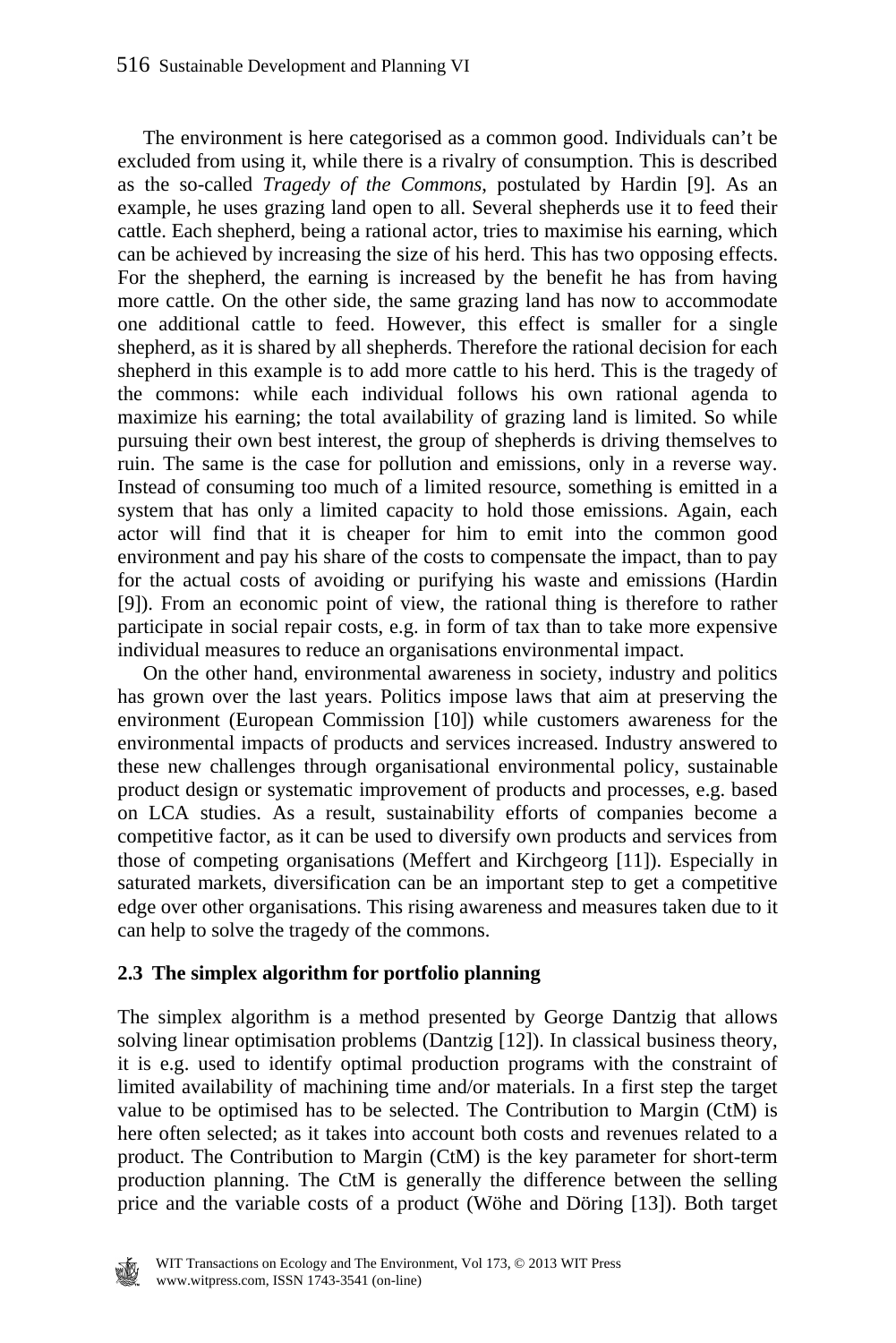value and constraints are then transferred in a matrix structure (see Table 2 in section 3). Starting from a basic feasible solution, it takes iterative steps to find a solution better than the previous one. This is done until an optimal allocation of available resources is reached. The basic feasible solution is often chosen with a total Contribution to Margin of zero, correlating to not using any means of production, while generating no income at all. From this feasible solution, pivot operations are conducted in order to improve increase the target value and reach an optimal allocation of scarce resources (Geiger and Kanzow [14]). The application of the simplex algorithm is described within the case study.

#### **2.4 Integrated approach for systematic monetisation of environmental impacts**

In a next step, the previously presented methodological approaches are combined to an integrated approach for the systematic monetisation of environmental impacts. The procedure of this is shown in Figure 2.



Figure 2: Integrated methodological approach.

 Economic factors such as market prices, market share and product prices deliver the required economic information. At the same time, LCA studies are conducted for all products under assessment, giving out the environmental profiles of products based on mass and energy flows. Finally, there are limiting factors, e.g. legislation or reduction goals, that put a certain boundary to the amount of environmental impacts. All those factors are used as input parameters for the simplex calculation. This calculation aims at an optimal allocation of scarce factors, in this case environmental impacts. It thereby allows reaching environmental reduction goals with minimal economic impact. The output is an optimised portfolio, which results in the largest economic success under the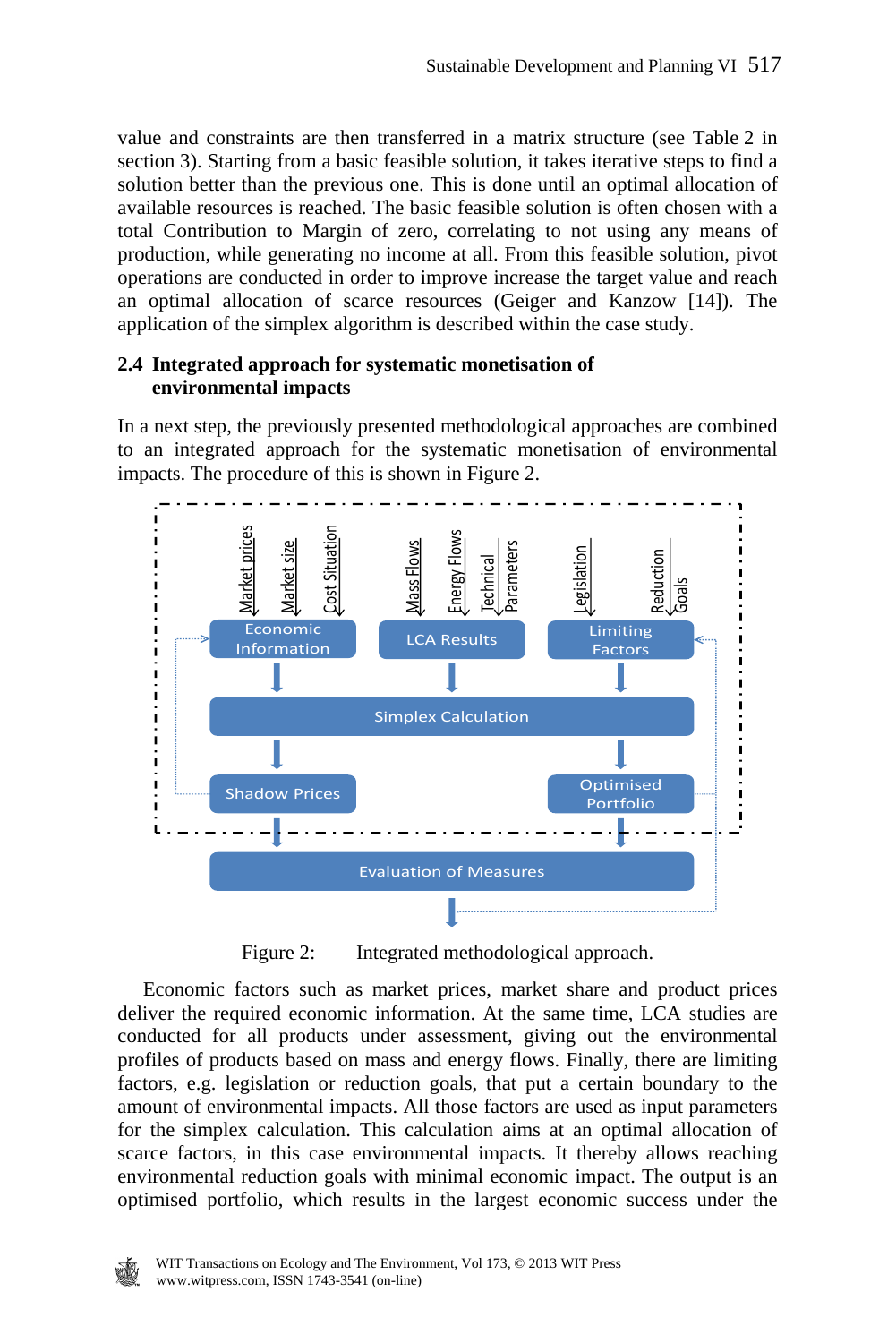given constraints. Furthermore, shadow prices are calculated. Those determine the internal value of scarce factors. This can then be used to prioritise measures or to compare the internal value of scarce factors with external prices, e.g. coming from an emission trading scheme.

## **3 Case study**

The application of the simplex method as a tool for portfolio planning with the consideration of environmental impacts is presented through a case study. The case study is based on a virtual logistics company. This company operates a portfolio of multi-use plastic crates for the transport of fruits and vegetables and aims at optimising this portfolio with consideration of environmental aspects. The value to be optimised is selected to be the contribution to margin (CtM) of both products. There are two kinds of crates available, one made of conventional, crude oil based polyethylene (PE) and one made of polyethylene based on the renewable feedstock sugar cane, each with its own environmental profile but identical technical properties. The composition of the portfolio will thereby impact the company's environmental impact.

 The environmental information is based on a study conducted by the Department Life Cycle Engineering of Fraunhofer IBP and University of Stuttgart on behalf of Stiftung Initiative Mehrweg (Albrecht *et al.* [15]). Within this study, the life cycle of multi-use plastic crates for the transportation of fruits and vegetables in Europe was assessed and quantified through an LCA study. Environmental data models, assumptions, documentation of system boundaries as well as results have been subject to a critical review according to ISO 14040/44. The quality of the data is therefore very high.

 Subject of the study are among other multi-use plastic crates. Those crates have a weight of 2 kg and a capacity of 15 kg of fruit or vegetables. Logistic processes take place between five selected producing countries and four consuming countries, respectively representing the most important markets within the European Union. The study covers initial production of crates, replacement of broken crates during use, transport, washing of used crates and recycling of crates at their end of life. Life span of plastic crates is assumed to be 10 years and 5 fillings per year, corresponding to 50 circulations per crate total.

For those system boundaries and same underlying assumptions as realised in the study mentioned above, two multi-use plastic crates are analysed, one made of conventional crude oil based polyethylene as in the original study and the other made of bio-based polyethylene from sugar cane.

 Based on those assumptions and system boundaries, environmental data models are created within the GaBi LCA software [7]. The model is evaluated in order to identify the environmental impacts of the entire life cycle of the plastic crates. Results of the LCA study for both packaging systems are expressed in impact indicators. Those impacts are shown in Table 1. All properties refer to one circulation of each system. For the sake of simplicity, the LCA is not described here in detail.

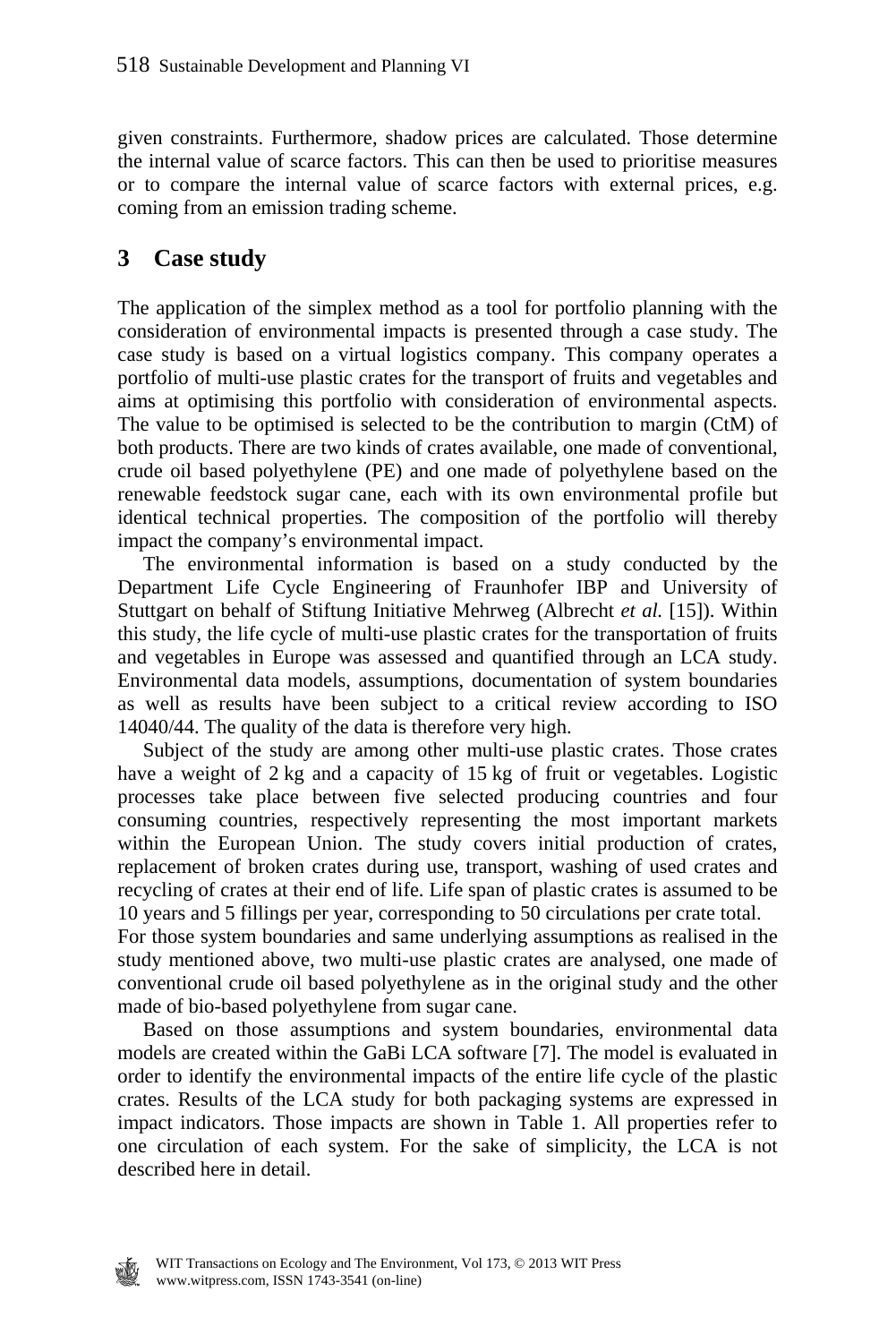Economic aspects differ from organisation to organisation; no general statements can be given here. Therefore assumptions on the CtM have to be made for this case study. It is assumed that per circulation of a conventional PE crate the CtM is  $0.50 \in \text{due to the higher production costs for sugar can be based}$ PE crates, the CtM is set to 0.45  $\in$ 

 For the sake of simplicity, this case study only takes two environmental impact categories into account, Global Warming Potential (GWP, expressed in kg  $CO_2$ -equivalent) and Acidification Potential (AP, expressed in kg  $SO_2$ -equivalent).

|                       | GWP [ $kg CO2$ -eq.] | $AP$ [kg SO <sub>2</sub> -eq.] | CtM [€ |
|-----------------------|----------------------|--------------------------------|--------|
| Conventional PE crate |                      | 0.0015                         | 0.50   |
| Bio-based PE crate    | 0.10                 | 0.0025                         | 0.45   |

Table 1: Product properties per circulation.

 It is assumed that the company currently operates a portfolio that consists of respectively 50% of each type of crate. The total number of circulations is 3,333,350, corresponding to the transportation of 50,000 t of fruits and vegetables. Therefore, 1,666,675 circulations of each type of crate carried out.

 In a first step, the current environmental impact is determined. This can be done by multiplying the number of crates with the respective environmental profile of one circulation. Based on this, the environmental profile sums up to 717,500 kg  $CO_2$ -eq. and 6,667 kg of  $SO_2$ -eq. while generating a total CtM of  $1,583,341 \in$  Apart from the environmental restrictions, there is also a market restriction; the total amount of circulations can't be higher than 3,333,350.

 The company now aims at optimising their environmental profile. Therefore, the product properties as well as the restrictions are transferred in a simplex starting tableau with a basic feasible solution. Table 2 shows the first simplex tableau. The first two columns represent the product properties for conventional (Y) and bio-based crates (X) that were already shown in Table 1. Columns S1– S3 are slack variables that transform the inequations into an equation. The column on the right quantifies the limitations. RHS stands hereby for Right Hand Side. These are the environmental and market-based limitations for the portfolio. The first numerical line in the tableau represents contribution to GWP. The number in the RHS-column describes the yet available amount. The second numerical line represents AP; the third line the market restriction with a maximum number of circulations of 3,333,350. The numbers in the table represent the negative marginal impact of an increase of the product or slack variable in that line on the RHS.

|            | ∡⊾      |         | S <sub>2</sub> | S <sub>3</sub> | <b>RHS</b> |
|------------|---------|---------|----------------|----------------|------------|
| <b>GWP</b> | 0.1000  | 0.3300  |                | U              | 717,500    |
| AP         | 0.0025  | 0.0015  |                | U              | 6,667      |
| Market     |         |         |                |                | 3,333,350  |
|            | $-0.45$ | $-0.50$ |                | 0              |            |

Table 2: Simplex tableau basic feasible solution.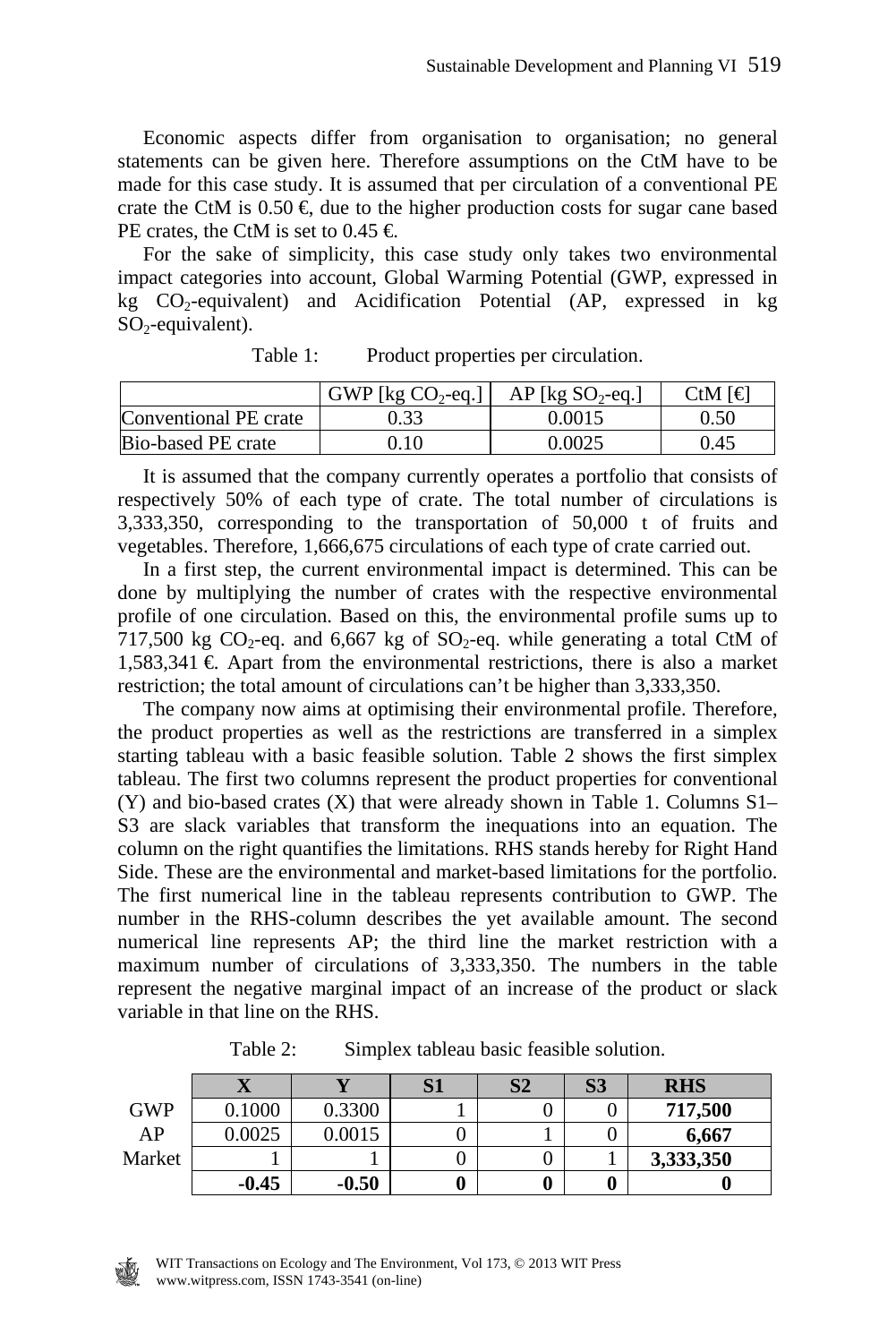The bottom line is the target function, containing the CtM of each product, while on the RHS the organisations total CtM is shown. In this case it is still zero, as the basic feasible solutions starts with an output of zero before taking iterations to optimise the outcome.

 On the very left, the restriction to which the line relates is named. Note that this will change when applying the simplex method, depending where a pivot line with one "1" and the rest "0" is. Values on the RHS always correspond to the line where the "1" is found, representing the variable in the column of the "1".

 Starting from this basic feasible solution, iterative steps are taken to optimise the portfolio. Within each iterative step, a column is selected, for example the one with the largest negative number in the target function line, as it has the strongest marginal impact on the target value. From the selected column the pivot element is chosen by dividing the number in the right column by the respective number in the previously chosen column and choosing the line with the smallest number as pivot element. In this case, the pivot column is Y, the pivot element is the contribution of product Y to GWP in the first line. The pivot line is then divided by the pivot element, so that the pivot element has a value of 1. In a next step, multiples of the pivot row are subtracted from the other rows so all non-pivot elements in the pivot column become 0. In the next step, another negative value from the target function line is selected and the steps are repeated. This is done until there are no negative values in the target function line left. As soon as this is the case, the available resources are allocated in an optimal way, as no adaption of the portfolio can increase the CtM anymore. Based on this allocation, shadow prices of scarce resources are determined. Those shadow prices describe the internal value of each respective resource in the current organisation-specific situation (Geiger and Kanzow [14]).

 In a first step it is analysed if the current portfolio is optimal. Therefore, a simplex analysis is run with constant constraints. The result is shown in Table 3.

|    | ZX | S1       | S <sub>2</sub> | S <sub>3</sub> | <b>RHS</b> |
|----|----|----------|----------------|----------------|------------|
|    |    | 4.330    |                | $-0.430$       | 1,666,675  |
| AP |    | 0.004    |                | $-0.003$       |            |
| л  |    | $-4.330$ |                | 1.430          | 1,666,675  |
|    | 0  | 0.220    |                | 0.430          | 1,583,341  |

Table 3: Simplex tableau optimised basis scenario.

 It can be seen that the lines now relate to different parameters, as the pivot columns and thereby the reference value of the pivot element changes. Both X and Y have an output of 1,666,675, generating a total CtM of 1,583,341  $\in$  This means that the original portfolio represents an optimal allocation of available factors. In this case, this is not surprising, as one product has a lower GWP, while the other has a lower contribution to AP. In order to have the largest benefit from the available parameters, the original split is a logical consequence.

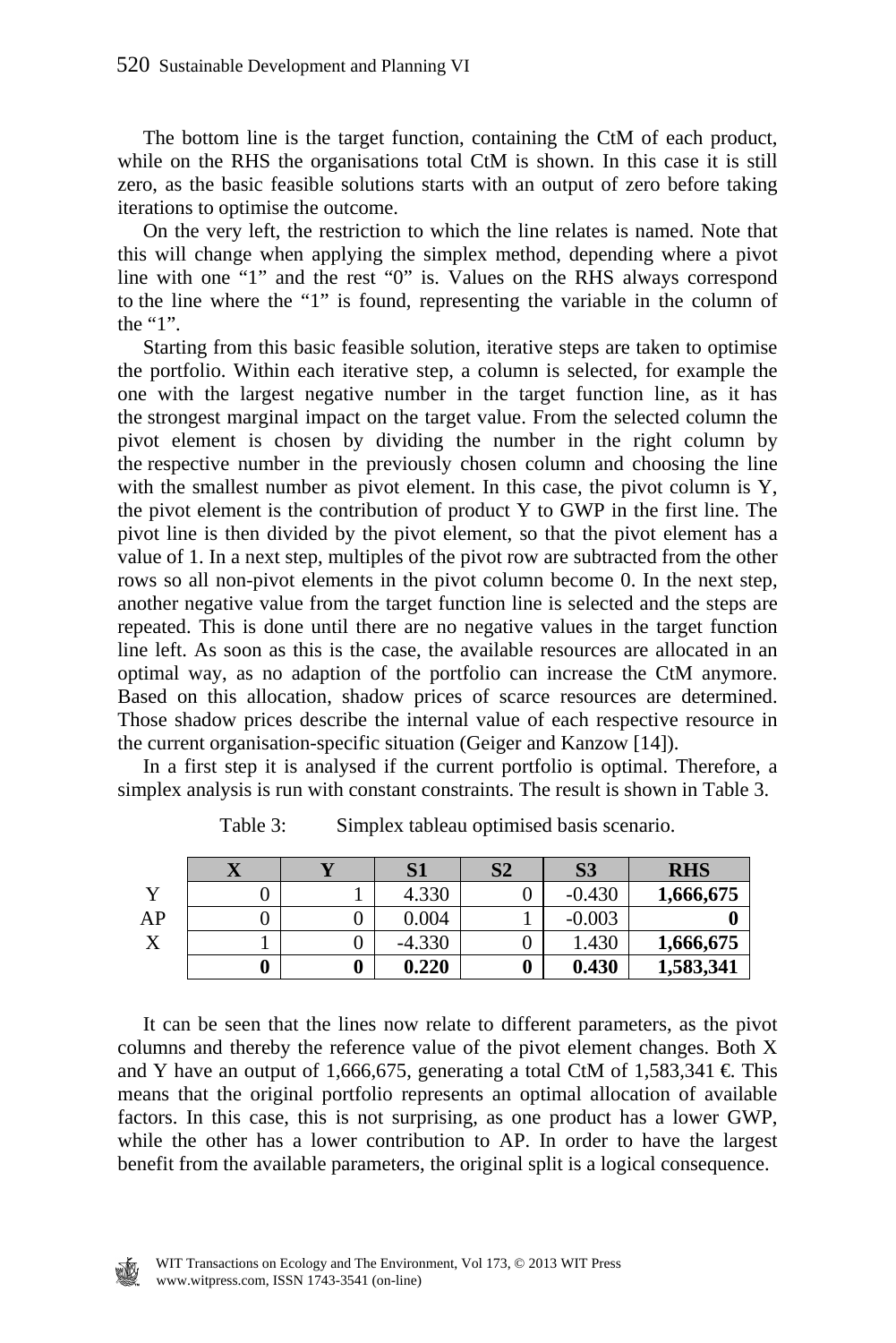In a next step, the company aims at reducing its environmental impact. It is decided to reduce GWP by 10%. This results in adapted constraints of the simplex tableau, as the maximum emission of  $CO<sub>2</sub>$ -equivalents is now only 90% of the original level. Based on the new constraints, the simplex analysis is run again. The outcome of this optimisation is shown in Table 4.

|        |  | S <sub>1</sub> | S <sub>2</sub> | <b>S3</b> | <b>RHS</b> |
|--------|--|----------------|----------------|-----------|------------|
|        |  | 3.69           | $-147$         |           | 1,401,737  |
|        |  | $-2.21$        | 488            |           | 1,825,637  |
| Market |  | $-1.47$        | $-341$         |           | 105,976    |
|        |  | 0.85           | 146            |           | 1,522,405  |

Table 4: Simplex tableau optimised with GWP-reduction.

As the acceptable amount of  $CO<sub>2</sub>$ -emissions is reduced, the portfolio changes. The new portfolio now consists of about 1,402,000 conventional PE crates and 1,826,000 crates made of sugar cane based PE. This results in a total of 3,228,000 circulations, generating a total CtM of  $1,522,405 \in$  In this situation, the market still has an unsaturated demand of almost 106,000 circulations. As it can be seen, a reduction of the companies' contribution to GWP by 10% can be realized by changing the portfolio and without taking other steps. This results in a reduction of the total CtM by 3.8%. The total market saturation is then down to 97%. Under the new constraints, the highest possible CtM was realized, therefore fulfilling the environmental reduction target at the lowest possible reduction of CtM. Still, in this scenario, the company would lose some of its market share, as it can't saturate the entire demand of the market.

 The company therefore wants to assess whether a bio-based crate that is produced in sustainable agriculture is a reasonable extension of the portfolio. It can be expected that the environmental impacts of such a product are lower, e.g. by not relying on slash-and-burn agriculture. This on the other hand causes higher production costs and thereby a lower CtM. An adapted LCA for the new product is conducted and its results are used as parameters in the simplex algorithm. Again, the goal is to reduce the contribution to GWP by 10% while not increasing the contribution to AP. The calculated environmental impacts per circulation are 0.08 kg of  $CO_2$ -eq. and 0.002 kg of  $SO_2$ -eq., while it is assumed that the CtM is only  $0.42 \in \text{due to higher production costs. Furthermore, it is}$ assumed that all three crates have the same technical properties and no additional costs are caused by introducing an additional type of material, namely the biobased PE from sustainable production without slash-and-burn agriculture here referred to as "Z". The new situation results in an updated simplex tableau with a new basic feasible solution, as shown in Table 5.

 Based on this new situation, the simplex algorithm is now applied again. The results of this are presented in Table 6.

 As can be seen, the total amount of circulations can remain at 3,333,350, so no market share is lost. To saturate the demand, 518,990 circulations of sustainable bio-based PE crates are used. Furthermore, the total CtM is higher by  $32,400 \in$ compared to the basis reduction scenario. Even though the bio-based PE crate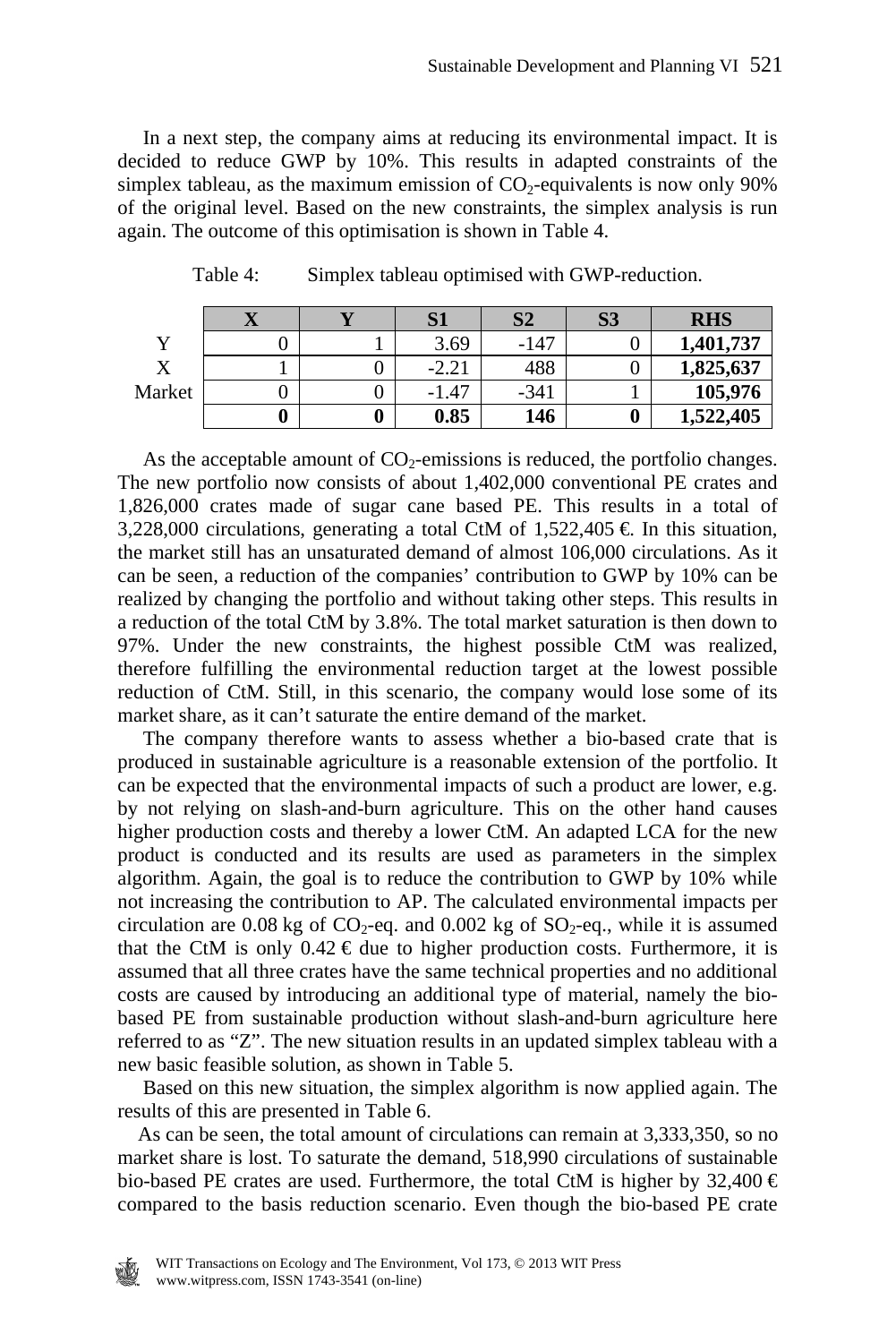|            | ∡⊾      |        |         | S <sub>1</sub> | S <sub>2</sub> | S <sub>3</sub> | <b>RHS</b> |
|------------|---------|--------|---------|----------------|----------------|----------------|------------|
| <b>GWP</b> | 0.1000  | 0.3300 | 0.080   |                |                |                | 645,800    |
| AP         | 0.0025  | 0.0015 | 0.002   |                |                |                | 6.667      |
| Market     |         |        |         |                |                |                | 3,333,350  |
|            | $-0.45$ | $-0.5$ | $-0.42$ |                |                |                |            |

Table 5: Basic feasible solution for product alternative with GWP-reduction.

from sustainable agriculture looks at first sight less favourable from an economic point of view, it can contribute to the organisations business success. A comparison of the shadow prices of scarce factors shows that the situation is less stressed as the shadow prices are lower. Compared to the basis scenario, the total CtM is 28,500  $\in$  lower than in the initial situation. A reduction of more than 71 t of CO2-eq. can therefore be reached only through a change of the portfolio mix and the introduction of a new product variant for costs of  $28.500 \in \text{Compared}$  to the best solution with the established crates, this increases the company's total CtM by almost 33,000  $\in$ 

Table 6: Optimised simplex tableau for product alternative with GWP-reduction.

|              | V |   |   | C <sub>1</sub><br>IJΙ | S <sub>2</sub>           | S <sub>3</sub> | <b>RHS</b> |
|--------------|---|---|---|-----------------------|--------------------------|----------------|------------|
| $\mathbf{v}$ |   |   |   | 3.6                   | 165.0<br>-               | $\rm 0.1$      | 1,407,180  |
| $\mathbf{v}$ |   |   |   | 3.6                   | 1.8                      | $-3.9$         | 1,407,180  |
|              |   |   |   | $\sim$<br>Ξ.          | $\overline{ }$<br>$-1.1$ | 4.9            | 518,990    |
|              |   | 0 | 0 | 0.4                   | 41.9                     | 0.3            | 1,554,797  |

# **4 Results and discussions**

Through the application of the proposed method, environmental reduction goals of organisations can be reached by adapting their product portfolio with the lowest possible economic impact. In the first case, a reduction of 71,750 kg of  $CO<sub>2</sub>$ -equivalents was realised through changing the portfolio. This results in a reduction of the total CtM by 61,000  $\in$  This corresponds to 0.85  $\in$ kg CO<sub>2</sub>-eq. This value is referred to as the shadow price. It describes the internal value of one unit of a scarce factor in the current situation of a company. As it can be seen, this value is also shown in the bottom line under S1 in Table 4. The simplex algorithm describes the scarcity of all factors through their shadow price. For AP (represented through S2), this shadow price is  $146 \text{ Ekg SO}_2$ -eq. This means that the emission of one additional kg  $SO_2$ -eq., the total CtM can be increased by 146  $\epsilon$  in the organisations current situation, while the emission of one additional kg of  $CO_2$ -eq. will increase the total CtM by 0.85  $\in$  This can be the basis on which an organisation can decide e.g. whether or not to buy  $CO<sub>2</sub>$ certificates.

 For the second application example with sugarcane grown in sustainable agriculture it could be seen that even the introduction of an at first sight

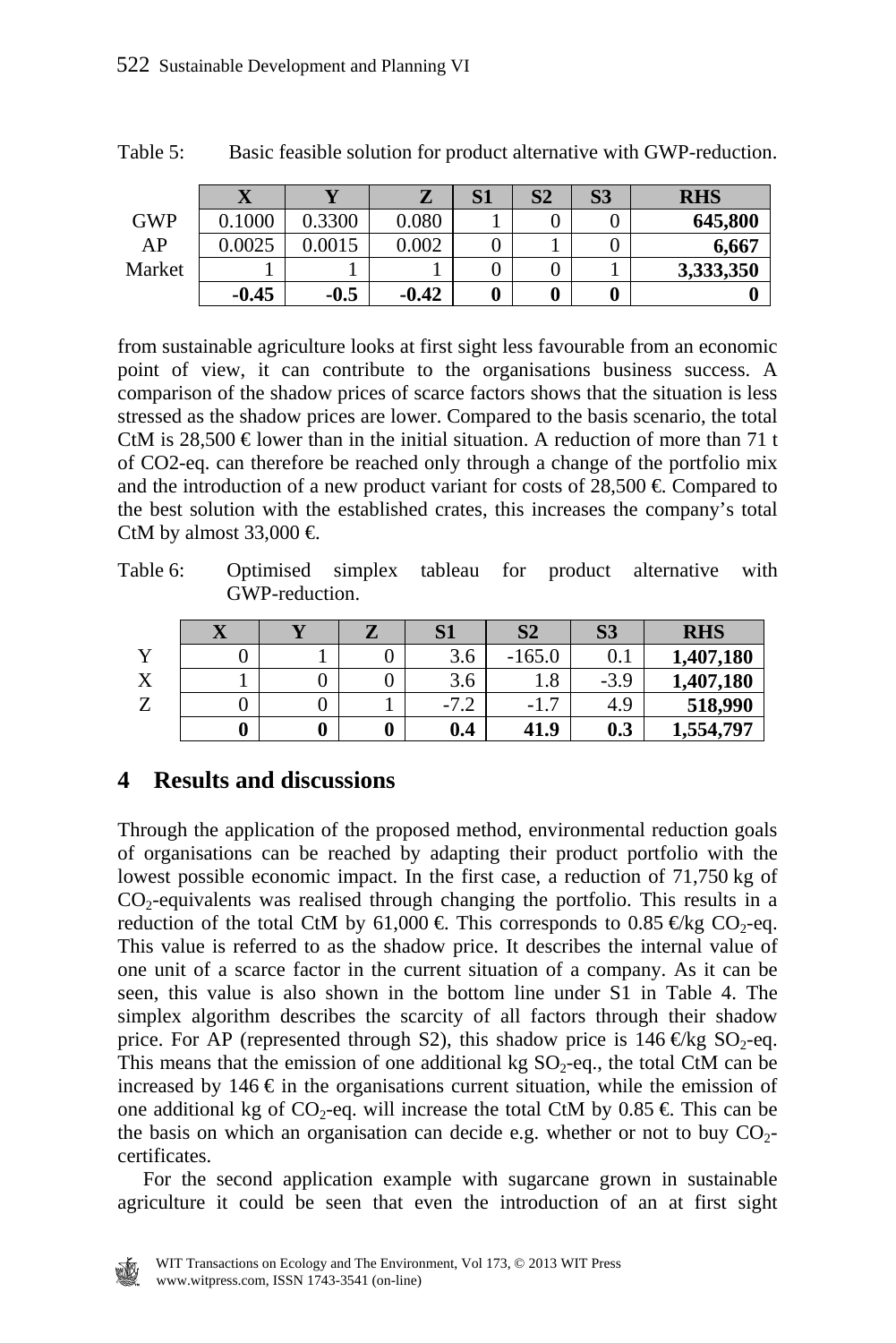economically not favourable product can contribute to the success of an organisation. For the situation assessed here, the introduction of a third product variant is a good choice, as it allows to fully saturate the demand of the market while increasing the total CtM of the organisation. Through the new product, the contribution to GWP could be reduced while other environmental impacts remain the same while reducing the costs compared to basis scenario. At the same time, the total CtM could be increased by over  $32.400 \in \text{compared}$  to the first scenario, while the entire demand of the market is saturated.

 As it could be seen, the presented approach allows for an objective and systematic monetisation of environmental impacts. It uses economic information, environmental profiles of products and limiting factors in order to determine an optimal allocation of all scarce factors, by minimizing the economic impact. This can give decision makers a basis on which they can decide whether or not to take measures to reduce environmental impacts; to introduce new products or if and to what extent to by emission certificates.

### **5 Conclusion and outlook**

This paper describes a systematic approach for monetizing environmental impacts as well as ways to improve environmental performance of organisations with the lowest possible economic impact. The described approach is therefore a valuable extension of current monetisation methods. Through the systematic and objective combination of ecologic and environmental aspects, it helps to include the outcomes of LCA studies in existing management procedures and thereby increases the relevance of LCA for decision making support.

 As it could be seen in the case study, an optimal portfolio and thereby an optimal allocation of scarce factors, is reached through the application of the simplex algorithm with the smallest possible economic impact. Furthermore, shadow prices for scarce factors are calculated. Those can help companies with their decision making; e.g. the costs of measures to reduce emissions can be compared with the internal value of the reduction and thereby give information on the efficiency of measures. Also, the monetisation of environmental impacts can be the basis for internal programs, such as e.g. a carbon tax, as it helps to determine the price of such a tax. Another application shown is the evaluation whether to introduce a new product variant in order to fulfil environmental targets.

 Those possibilities make the described methodological approach a useful extension of current approaches for the monetisation of environmental impacts, which again helps to increase the relevance of LCA for organisational decision making and thereby supports overall sustainability efforts. It helps organisations to define priorities when it comes to choose measures to reduce the environmental impact through shadow prices; a higher shadow price means a higher priority for measures that reduce the respective impact. Furthermore, objectively determined internal costs can be compared to external costs, e.g. for emission certificates or trade-off costs and thereby allows to systematically enhance sustainability efforts.